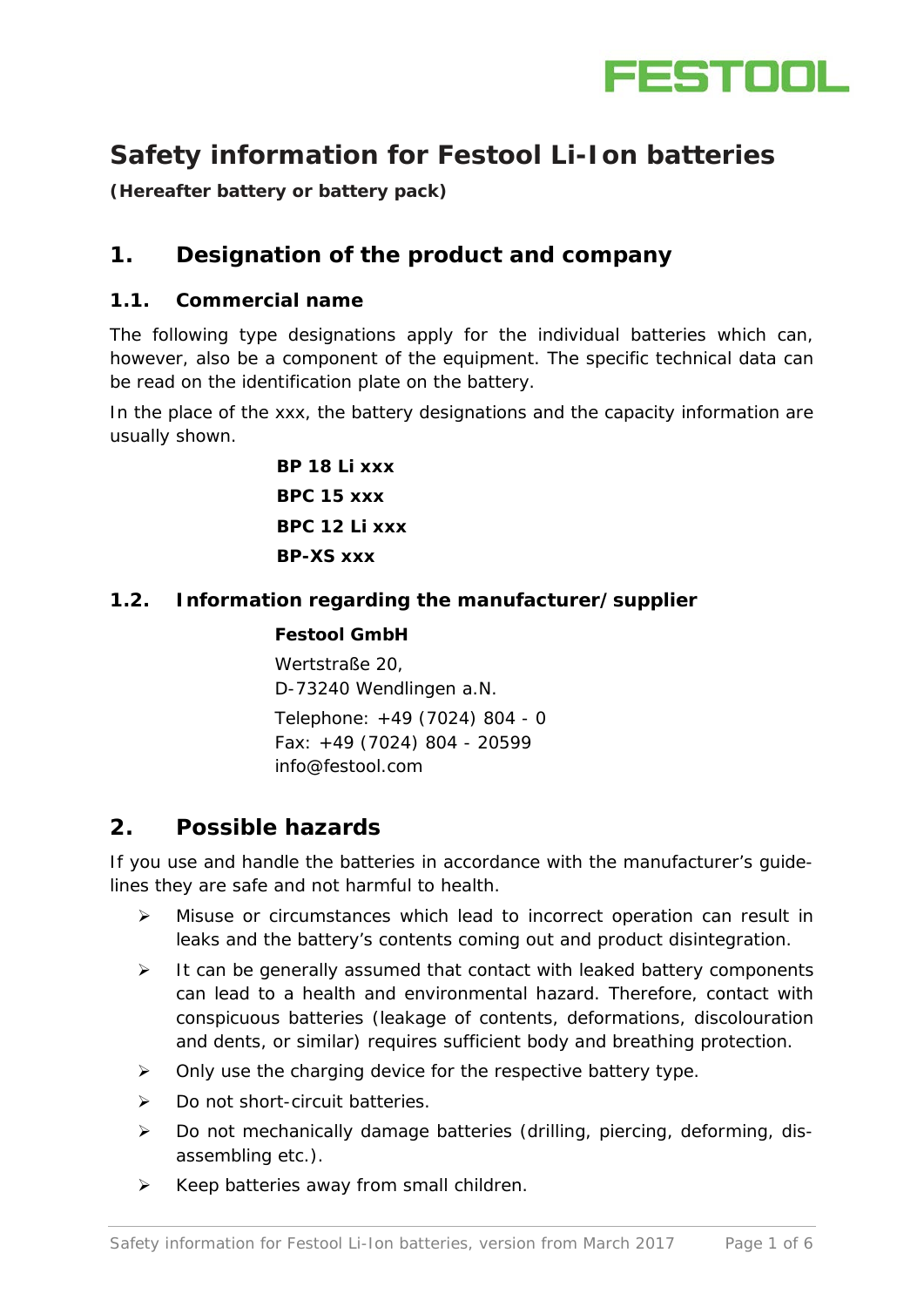

- $\triangleright$  Always store batteries in a cool, dry place.
- $\triangleright$  Do not immerse batteries in fluids.
- $\triangleright$  Do not heat batteries above the permitted temperature or burn them.
- $\triangleright$  Protect batteries from direct sunlight, heat and open fires never throw a battery into a fire. Batteries can react severely in combination with fire. Battery components can hereby be emitted with considerable energy.

#### **2.1. Handling and operational safety**

Batteries are to be handled according to the manufacturer's information in all circumstances. This applies in particular for the adherence to the limits for mechanical and thermal stress (temperature of the battery cells).

| Discharge: | $-10 °C$ | ⊤†ດ  | $+80 °C$       |
|------------|----------|------|----------------|
| Charge:    | $-5 °C$  | ി fo | $+55\degree$ C |

Festool batteries and Festool charging devices are marketed together as product packages which are compatible with one another. The batteries and charging devices may not be modified or manipulated under any circumstances.

Only use Festool batteries with Festool equipment and only charge them with the indicated charging device. Do not use or charge defective, damaged or deformed batteries.

Batteries can also continue to represent a source of danger in a supposedly discharged status and they can deliver a high short circuit current.

### **3. Composition, details regarding components**

**Cathodes:** • Li-, Ni-, Al-, and Co/LiMn oxide (active material)

- Polyvinyliden fluoride (binder)
- Graphite (conducting material)

**Anodes:** • Graphite (active material)

- Styrene-butadiene rubber / carboxymethyl cellulose sodium salt (binder)
- **Electrolytes:** Organic solvent (non-water based fluid)
	- Lithium salt

#### **The product contains neither metal lithium nor lithium alloys.**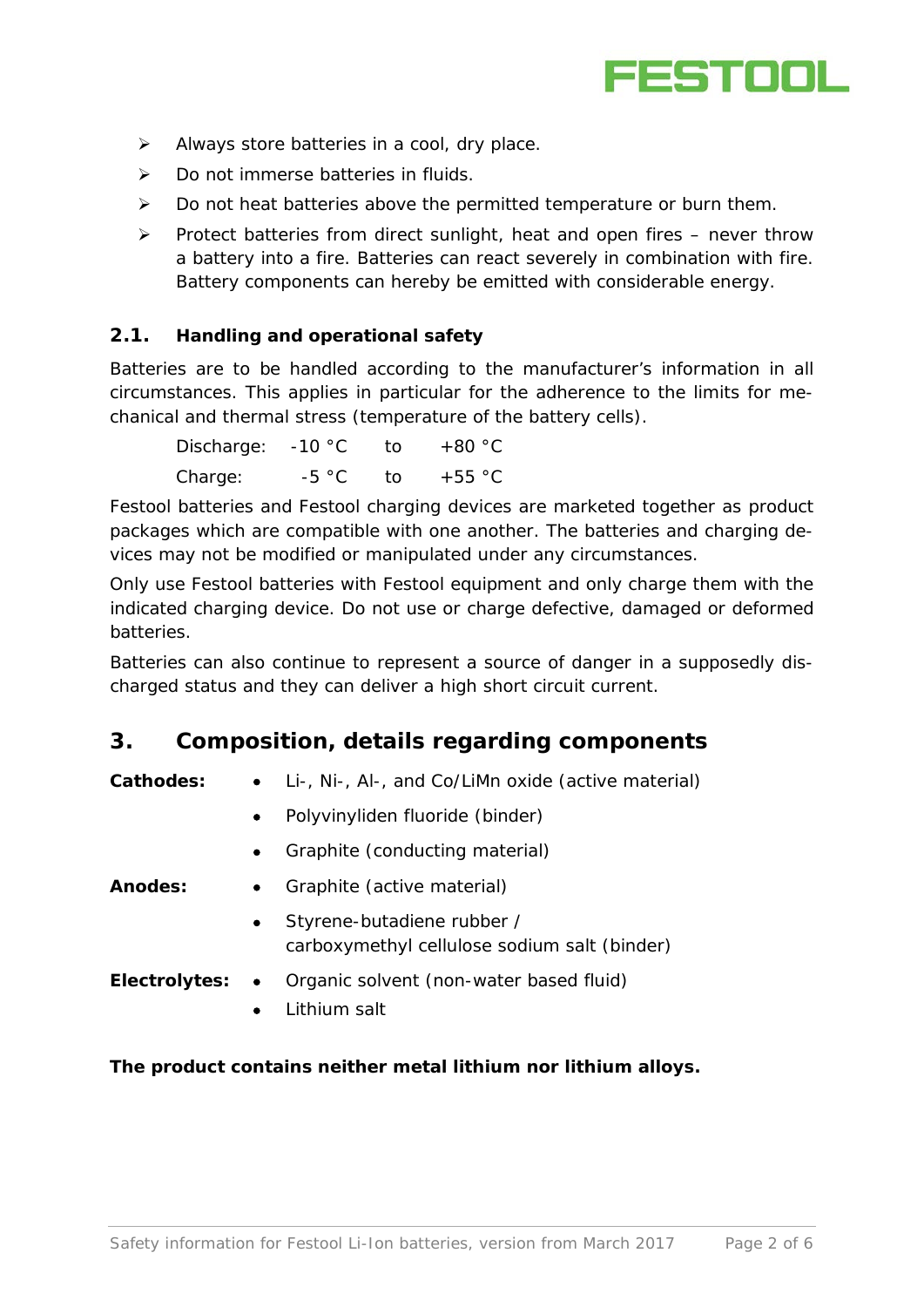

## **4. First aid measures**

### **4.1. Leaked substances coming into contact with skin or eyes**  (electrolyte)

If such contact occurs the affected areas are to be rinsed thoroughly with water for at least 15 minutes. In the case of contact with eyes, thoroughly rinse them and always additionally contact a doctor.

### **4.2. Burns**

Any burns, which are caused, are to be treated accordingly. It is also strongly recommended to consult a doctor.

#### **4.3. Airways**

In the event of intense smoke formation of gas release immediately leave the room. For larger amounts or irritation to the airways consult a doctor. If possible, ensure sufficient ventilation. Rinse mouth and mouth area with water. Immediately contact a doctor.

### **5. Fire-fighting measures**

Battery fires can generally be extinguished with lots of water. No special extinguisher is required. Battery environmental fires are to be fought with the common extinguishers. Battery fires cannot be considered separately from environmental fires.

The cooling effect of water prevents the fire from reaching battery cells, which have not yet reached the critical temperature for inflammation ("thermal runway").

Reduce the fire load by singulating larger quantities and transport them away from the hazardous area.

## **6. Measures in the event of unintended leakages**

Electrolytes can leak if the battery housing is damaged. Batteries are to be sealed in an air-tight plastic bag filled with dry sand, chalk powder (CaCO3) or vermiculite. Electrolyte traces can be mopped up with dry kitchen towel. Avoid touching the battery by wearing protective gloves. Clean with plenty of clean water.

Use appropriate PPE (protective gloves, protective clothing, face protector, breathing protector).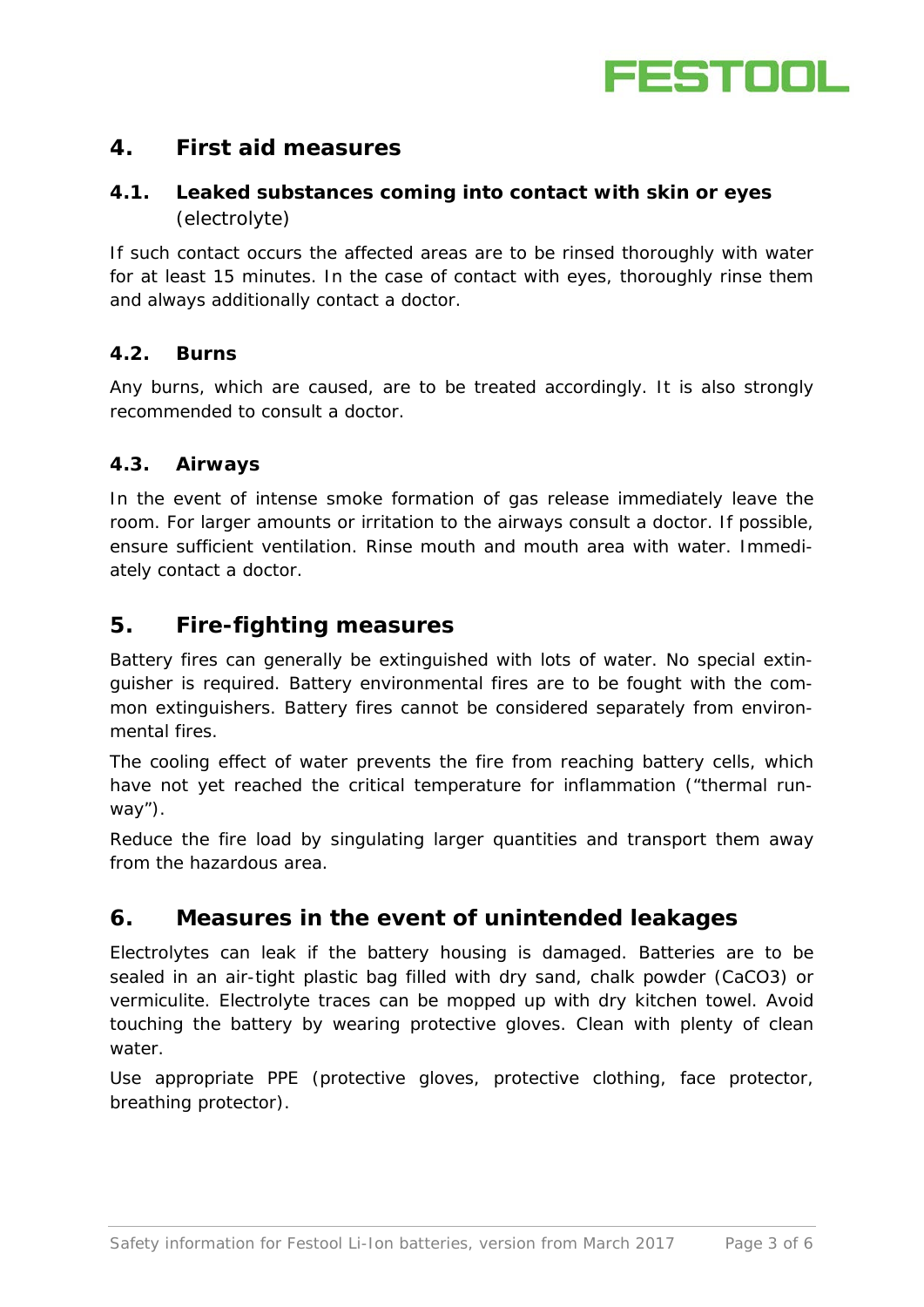

## **7. Handling and storage**

The warning notes on batteries and in the user instructions should always be carefully observed. Only use the recommended battery types.

Batteries should preferably be stored at room temperature in dry conditions. Festool batteries should only be stored in the permitted temperature range, see chapter 2.1 under "Handling and operational safety".

You should discuss the storage of large amounts of batteries with local authorities and insurance companies.

## **8. Limiting and monitoring exposure / PPE**

Batteries are products (goods) from which no materials are released under normal and reasonably foreseeable usage conditions.

## **9. Physical and chemical characteristics**

Compact battery pack with plastic cover.

## **10. Toxicological information**

No damage is known to health with proper handling and adherence to the generally applicable hygiene guidelines.

## **11. Environmental information**

No negative impact can be expected to the environment with proper use.

## **12. Notes on disposal**

The symbol of the crossed out waste bin is a reminder that batteries may not be disposed of in the household refuse in the European Economic Area (EEA) but must rather be collected separately.

### **Please dispose of used batteries free of charge with Festool specialist retailers or an appropriate public collection point.**

Disposal at a public collection point is not recommended for Festool Li-Ion batteries as even when they are free of charge the construction means external contact with the battery still has a charge. Festool Li-Ion batteries should be taken back to Festool specialist retailers for free disposal. Please note the guidelines applicable to your region for environmentally-friendly disposal.

In order to prevent short circuits and the accompanying warming, batteries may never be stored or transported unprotected with loose fillings. The battery must be returned protected against short circuits. Suitable measures against short circuits include:

- Inserting batteries in the original packing or in a plastic bag
- Taping the poles
- Embedding in dry sand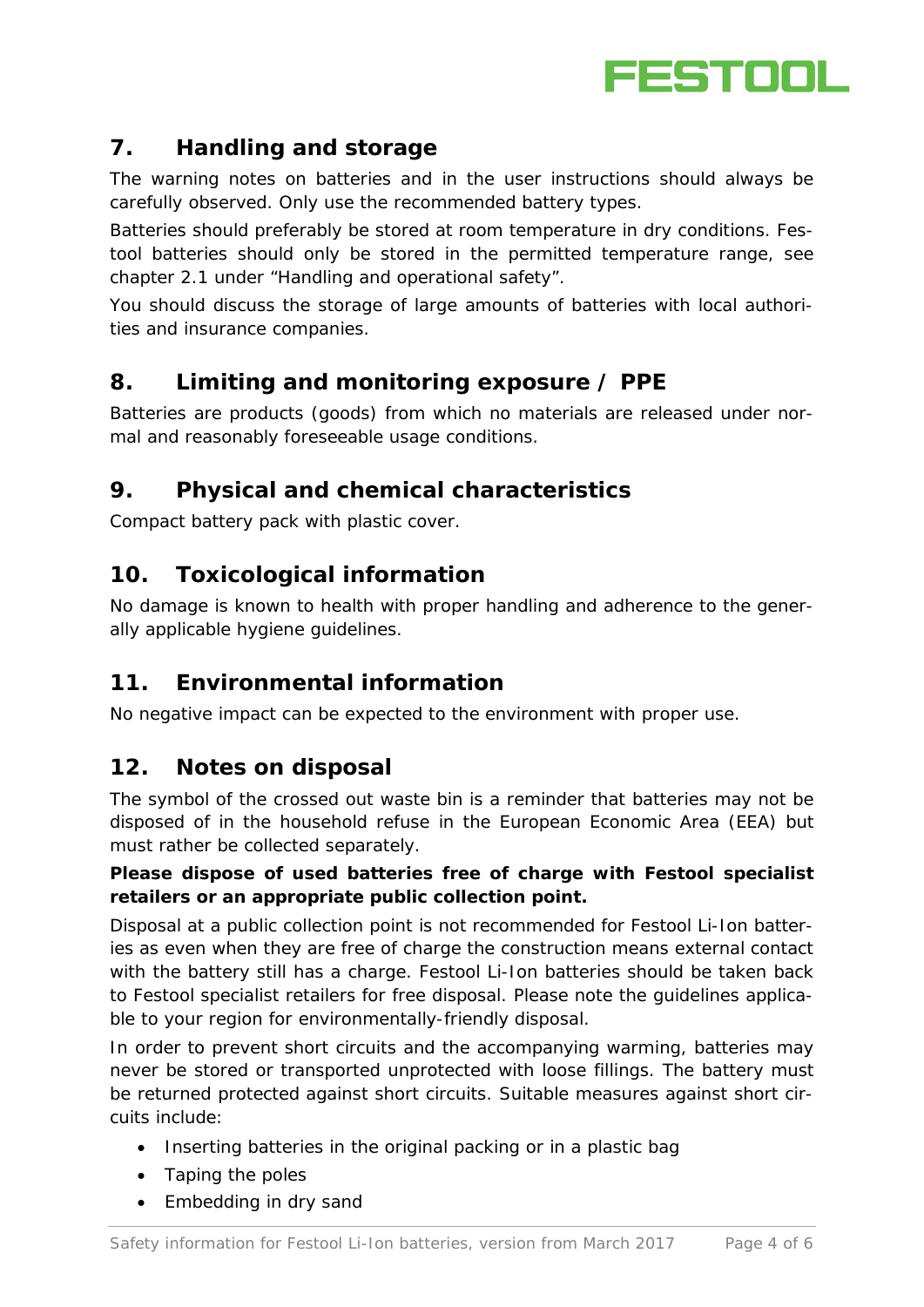

## **13. Information regarding transport**

The commercial transport of batteries is subject to the hazardous goods law. The transport preparation and transport are to be carried out exclusively be trained personnel or the process must be accompanied by an appropriate expert or qualified company.

### **13.1. Transport guidelines**

Batteries are subject to the following hazardous goods guidelines and exceptions from these – in the respectively valid version.

**Class: 9 Hazard label: 9A**

|                | <b>German designation</b>                            | <b>English designation</b>                   |
|----------------|------------------------------------------------------|----------------------------------------------|
| <b>UN 3480</b> | Lithium-Ionen-Batterien                              | Lithium-ion batteries                        |
| <b>UN 3481</b> | Lithium-Ionen-Batterien<br>in Ausrüstungen           | Lithium-ion batteries contained in equipment |
| <b>UN 3481</b> | Lithium-Ionen-Batterie,<br>mit Ausrüstungen verpackt | Lithium-ion batteries packed with equipment  |

#### **ADR, RID:**

| Special regulations:  | SP188, SP230, SP376, SP377, SP636b |
|-----------------------|------------------------------------|
| Packing instructions: | P903, P908, P909                   |
| Transport category:   | 2                                  |
| Tunnel category:      | E                                  |
| <b>IMDG code:</b>     |                                    |
| Special regulations:  | SP188, SP230, SP376, SP377, SP636b |
| Packing instructions: | P903, P908, P909                   |
| EmS:                  | $F-A, S-I$                         |
| Stowage category:     | A                                  |
| Stowage code:         | <b>SW19</b>                        |
| ICAO, IATA-DGR:       |                                    |
| Special regulations:  | A88, A99, A154, A164, A183         |
| Packing instructions: | PI965, PI966, PI967                |
|                       |                                    |